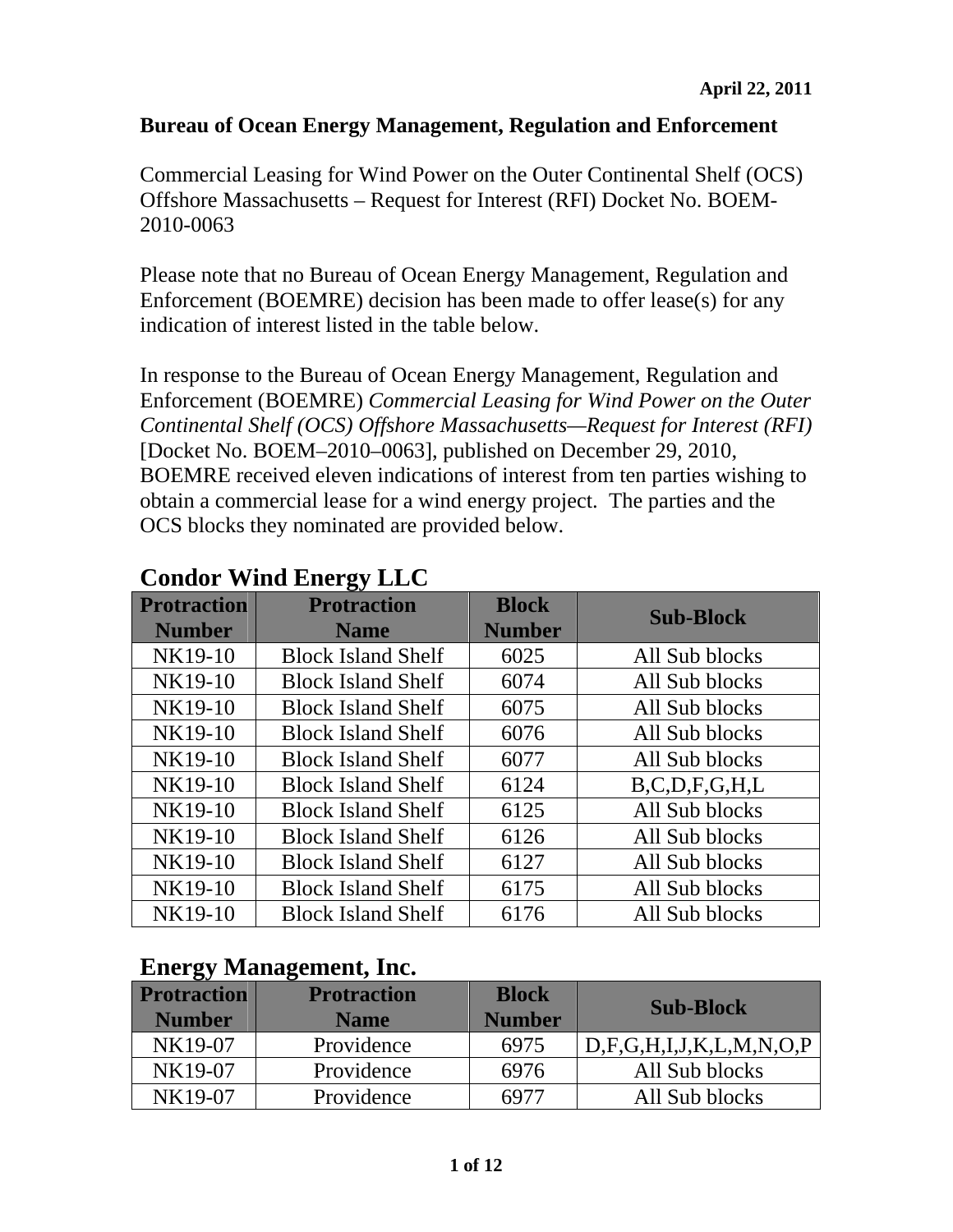| NK19-07 | Providence                 | 6978 | All Sub blocks  |
|---------|----------------------------|------|-----------------|
| NK19-07 | Providence                 | 7025 | All Sub blocks  |
| NK19-07 | Providence                 | 7026 | All Sub blocks  |
| NK19-07 | Providence                 | 7027 | All Sub blocks  |
| NK19-07 | Providence                 | 7028 | All Sub blocks  |
| NK19-07 | Providence                 | 7029 | All Sub blocks  |
| NK19-07 | Providence                 | 7076 | All Sub blocks  |
| NK19-07 | Providence                 | 7077 | All Sub blocks  |
| NK19-07 | Providence                 | 7078 | All Sub blocks  |
| NK19-07 | Providence                 | 7079 | All Sub blocks  |
| NK19-07 | Providence                 | 7128 | All Sub blocks  |
| NK19-07 | Providence                 | 7129 | All Sub blocks  |
| NK19-10 | <b>Block Island Shelf</b>  | 6083 | All Sub blocks  |
| NK19-10 | <b>Block Island Shelf</b>  | 6084 | All Sub blocks  |
| NK19-10 | <b>Block Island Shelf</b>  | 6133 | All Sub blocks  |
| NK19-10 | <b>Block Island Shelf</b>  | 6134 | All Sub blocks  |
| NK19-10 | <b>Block Island Shelf</b>  | 6184 | All Sub blocks  |
| NK19-11 | <b>Hydrographer Canyon</b> | 6051 | All Sub blocks  |
| NK19-11 | Hydrographer Canyon        | 6052 | All Sub blocks  |
| NK19-11 | Hydrographer Canyon        | 6101 | All Sub blocks  |
| NK19-11 | Hydrographer Canyon        | 6102 | All Sub blocks  |
| NK19-11 | Hydrographer Canyon        | 6151 | All Sub blocks  |
| NK19-11 | Hydrographer Canyon        | 6152 | All Sub blocks  |
| NK19-11 | Hydrographer Canyon        | 6201 | All Sub blocks  |
| NK19-11 | Hydrographer Canyon        | 6202 | All Sub blocks  |
| NK19-11 | Hydrographer Canyon        | 6053 | A,B,E,F,I,J,M,N |
| NK19-11 | Hydrographer Canyon        | 6103 | A,B,E,F,I,J,M,N |
| NK19-11 | Hydrographer Canyon        | 6153 | A,B,E,F,I,J,M,N |
| NK19-11 | Hydrographer Canyon        | 6203 | A,B,E,F,I,J,M,N |

# **Fishermen's Energy, LLC**

| <b>Protraction</b><br><b>Number</b> | $\sim$<br><b>Protraction</b><br><b>Name</b> | <b>Block</b><br><b>Number</b> | <b>Sub-Block</b>                   |
|-------------------------------------|---------------------------------------------|-------------------------------|------------------------------------|
| NK19-07                             | Providence                                  | 6973                          | M, N, O, P                         |
| NK19-07                             | Providence                                  | 6974                          | L, M, N, O, P                      |
| NK19-07                             | Providence                                  | 6975                          | D, F, G, H, I, J, K, L, M, N, O, P |
| NK19-07                             | Providence                                  | 6976                          | All Sub blocks                     |
| NK19-07                             | Providence                                  | 6977                          | All Sub blocks                     |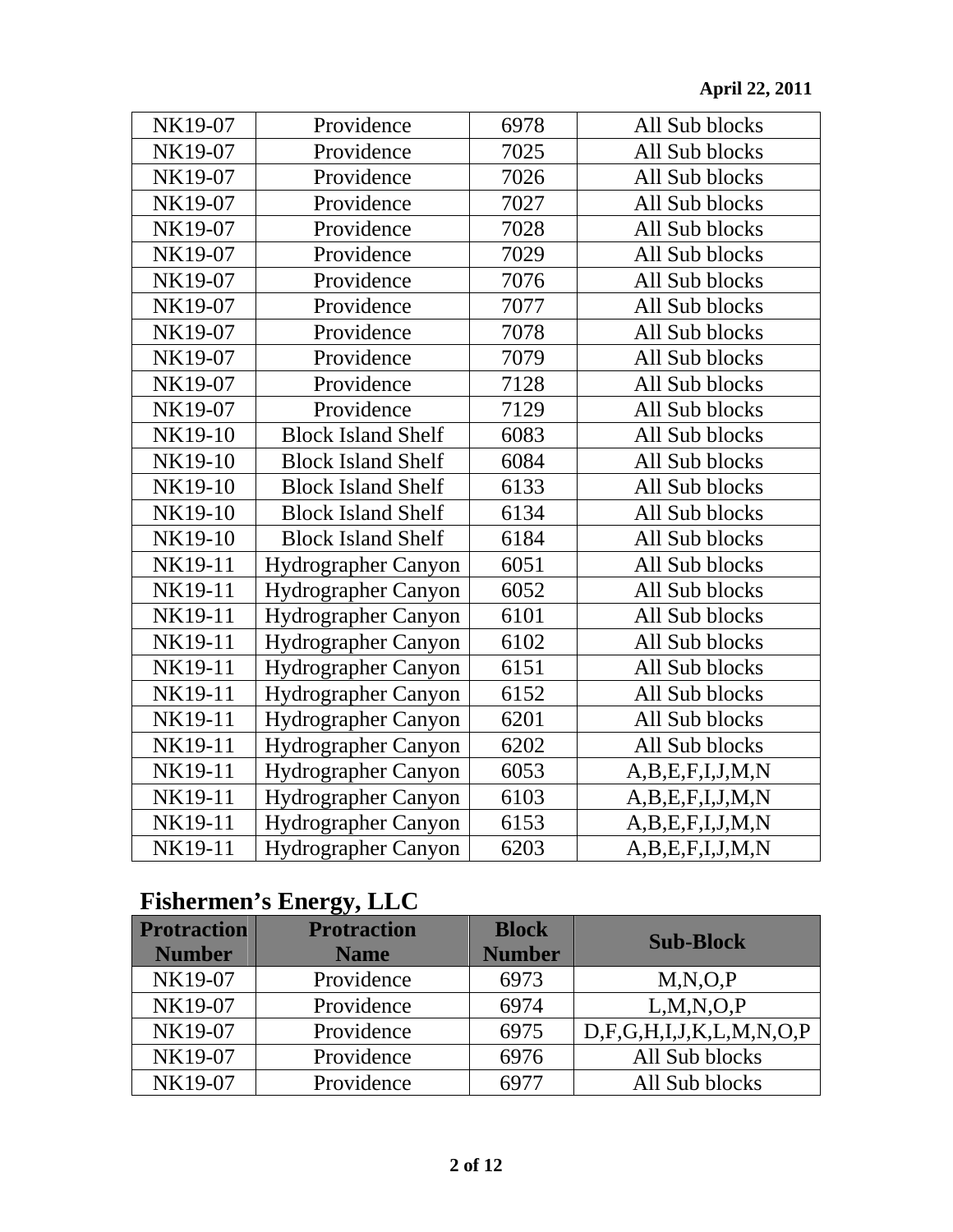| NK19-07 | Providence                 | 6978 | All Sub blocks                |
|---------|----------------------------|------|-------------------------------|
| NK19-07 | Providence                 | 7023 | A,B,C,D,F,G,H,K,L,P           |
| NK19-07 | Providence                 | 7024 | All Sub blocks                |
| NK19-07 | Providence                 | 7025 | All Sub blocks                |
| NK19-07 | Providence                 | 7026 | All Sub blocks                |
| NK19-07 | Providence                 | 7027 | All Sub blocks                |
| NK19-07 | Providence                 | 7028 | All Sub blocks                |
| NK19-07 | Providence                 | 7029 | All Sub blocks                |
| NK19-07 | Providence                 | 7074 | A,B,C,D,G,H,L                 |
| NK19-07 | Providence                 | 7075 | All Sub blocks                |
| NK19-07 | Providence                 | 7076 | All Sub blocks                |
| NK19-07 | Providence                 | 7077 | All Sub blocks                |
| NK19-07 | Providence                 | 7078 | All Sub blocks                |
| NK19-07 | Providence                 | 7079 | All Sub blocks                |
| NK19-07 | Providence                 | 7125 | B, C, D, G, H, L              |
| NK19-07 | Providence                 | 7126 | A,B,C,D,E,F,G,H,I,J,K,L,<br>P |
| NK19-07 | Providence                 | 7127 | All Sub blocks                |
| NK19-07 | Providence                 | 7128 | All Sub blocks                |
| NK19-07 | Providence                 | 7129 | All Sub blocks                |
| NK19-11 | Hydrographer Canyon        | 6051 | All Sub blocks                |
| NK19-11 | <b>Hydrographer Canyon</b> | 6052 | All Sub blocks                |
| NK19-11 | Hydrographer Canyon        | 6053 | All Sub blocks                |
| NK19-11 | <b>Hydrographer Canyon</b> | 6054 | All Sub blocks                |
| NK19-11 | <b>Hydrographer Canyon</b> | 6055 | All Sub blocks                |
| NK19-11 | <b>Hydrographer Canyon</b> | 6101 | All Sub blocks                |
| NK19-11 | Hydrographer Canyon        | 6102 | All Sub blocks                |
| NK19-11 | Hydrographer Canyon        | 6103 | All Sub blocks                |
| NK19-11 | <b>Hydrographer Canyon</b> | 6104 | All Sub blocks                |
| NK19-11 | <b>Hydrographer Canyon</b> | 6105 | All Sub blocks                |
| NK19-11 | <b>Hydrographer Canyon</b> | 6151 | All Sub blocks                |
| NK19-11 | <b>Hydrographer Canyon</b> | 6152 | All Sub blocks                |
| NK19-11 | <b>Hydrographer Canyon</b> | 6153 | All Sub blocks                |
| NK19-11 | <b>Hydrographer Canyon</b> | 6154 | All Sub blocks                |
| NK19-11 | <b>Hydrographer Canyon</b> | 6155 | All Sub blocks                |
| NK19-11 | Hydrographer Canyon        | 6201 | A,B,C,D,F,G,H,K,L,P           |
| NK19-11 | <b>Hydrographer Canyon</b> | 6202 | All Sub blocks                |
| NK19-11 | <b>Hydrographer Canyon</b> | 6203 | All Sub blocks                |
| NK19-11 | <b>Hydrographer Canyon</b> | 6204 | A,B,C,D,E,F,G,H,I,J,K,L,      |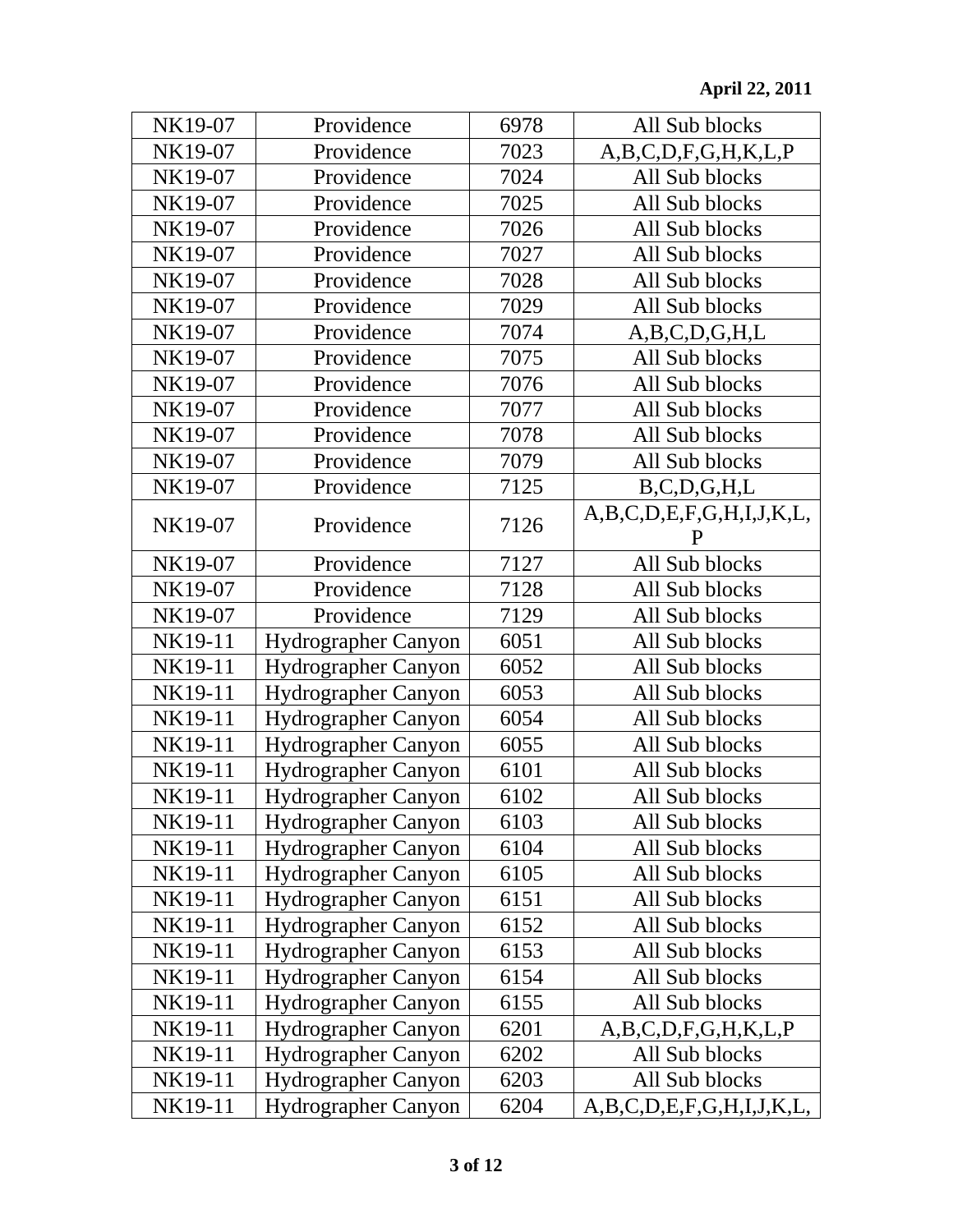|         |                            |      | M,N,O            |
|---------|----------------------------|------|------------------|
| NK19-11 | Hydrographer Canyon        | 6205 | A, B, C, E, F, I |
| NK19-11 | Hydrographer Canyon        | 6252 | B.C.L            |
| NK19-11 | <b>Hydrographer Canyon</b> | 6253 | A,B,C            |

# **Free Flow Power Corporation**

| <b>Protraction</b> | <b>Protraction</b>        | <b>Block</b>  | <b>Sub-Block</b> |
|--------------------|---------------------------|---------------|------------------|
| <b>Number</b>      | <b>Name</b>               | <b>Number</b> |                  |
| NK19-07            | Providence                | 7118          | All Sub blocks   |
| NK19-07            | Providence                | 7119          | All Sub blocks   |
| NK19-07            | Providence                | 7120          | All Sub blocks   |
| NK19-07            | Providence                | 7121          | All Sub blocks   |
| NK19-08            | Chatham                   | 7012          | All Sub blocks   |
| NK19-08            | Chatham                   | 7013          | All Sub blocks   |
| NK19-08            | Chatham                   | 7014          | All Sub blocks   |
| NK19-08            | Chatham                   | 7062          | All Sub blocks   |
| NK19-08            | Chatham                   | 7063          | All Sub blocks   |
| NK19-08            | Chatham                   | 7064          | All Sub blocks   |
| NK19-08            | Chatham                   | 7112          | All Sub blocks   |
| NK19-08            | Chatham                   | 7113          | All Sub blocks   |
| NK19-08            | Chatham                   | 7114          | All Sub blocks   |
| NK19-10            | <b>Block Island Shelf</b> | 6019          | All Sub blocks   |
| NK19-10            | <b>Block Island Shelf</b> | 6020          | All Sub blocks   |
| NK19-10            | <b>Block Island Shelf</b> | 6021          | All Sub blocks   |
| NK19-10            | <b>Block Island Shelf</b> | 6022          | All Sub blocks   |
| NK19-10            | <b>Block Island Shelf</b> | 6069          | All Sub blocks   |
| NK19-10            | <b>Block Island Shelf</b> | 6070          | All Sub blocks   |
| NK19-10            | <b>Block Island Shelf</b> | 6071          | All Sub blocks   |
| NK19-10            | <b>Block Island Shelf</b> | 6072          | All Sub blocks   |

# **Iberdrola Renewables Inc.**

| <b>Protraction</b> | <b>Protraction</b> | <b>Block</b>  | <b>Sub-Block</b>                   |
|--------------------|--------------------|---------------|------------------------------------|
| <b>Number</b>      | <b>Name</b>        | <b>Number</b> |                                    |
| NK19-07            | Providence         | 6973          | O.P                                |
| NK19-07            | Providence         | 6974          | L, M, N, O, P                      |
| NK19-07            | Providence         | 6975          | D, F, G, H, I, J, K, L, M, N, O, P |
| NK19-07            | Providence         | 6976          | All Sub blocks                     |
| NK19-07            | Providence         |               | All Sub blocks                     |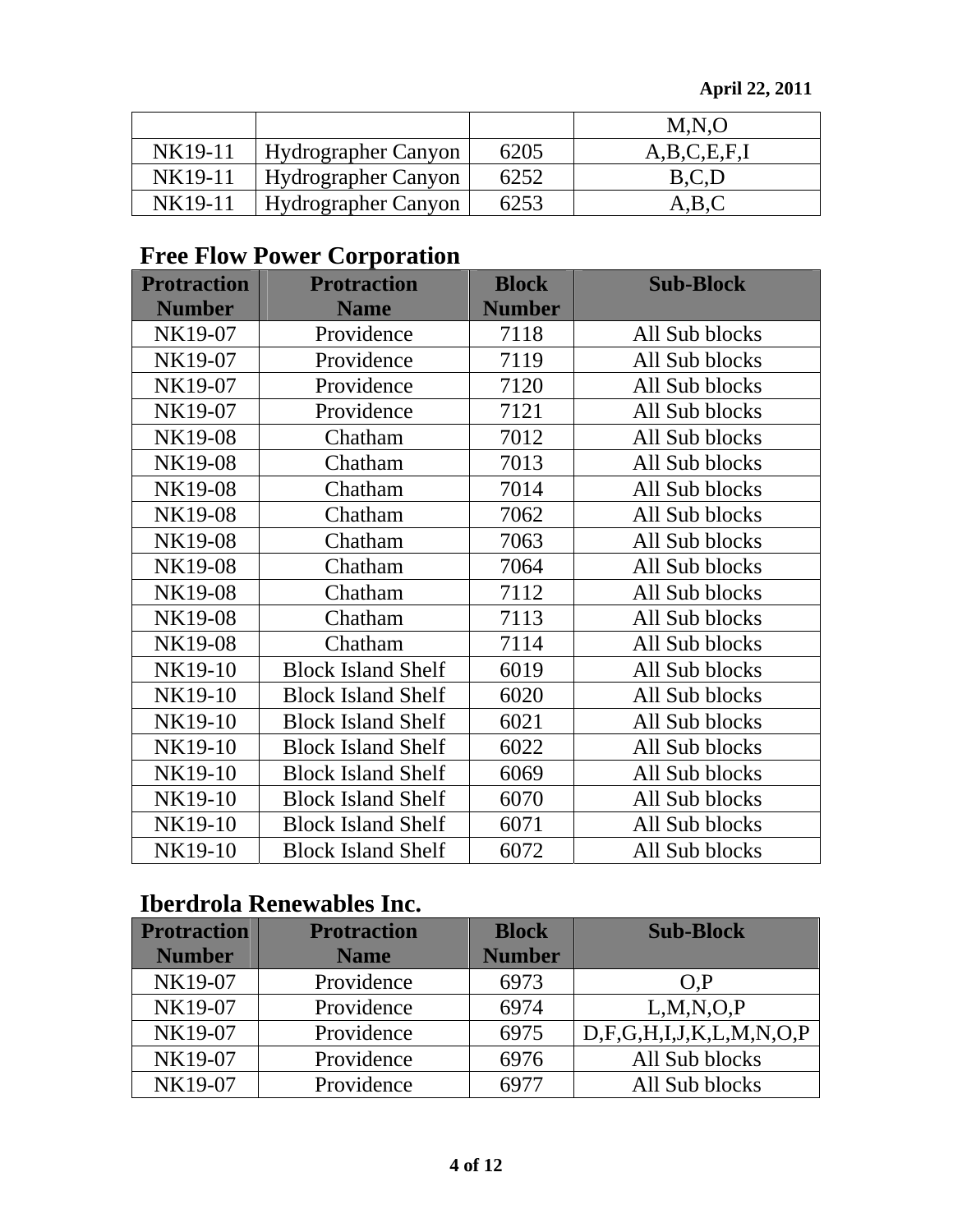| NK19-07 | Providence                | 6978 | All Sub blocks         |
|---------|---------------------------|------|------------------------|
| NK19-07 | Providence                | 7023 | C, D, G, H, K, L, O, P |
| NK19-07 | Providence                | 7024 | All Sub blocks         |
| NK19-07 | Providence                | 7025 | All Sub blocks         |
| NK19-07 | Providence                | 7026 | All Sub blocks         |
| NK19-07 | Providence                | 7027 | All Sub blocks         |
| NK19-07 | Providence                | 7028 | All Sub blocks         |
| NK19-07 | Providence                | 7029 | All Sub blocks         |
| NK19-07 | Providence                | 7073 | C, D, G, H, K, L, O, P |
| NK19-07 | Providence                | 7074 | All Sub blocks         |
| NK19-07 | Providence                | 7075 | All Sub blocks         |
| NK19-07 | Providence                | 7076 | All Sub blocks         |
| NK19-07 | Providence                | 7077 | All Sub blocks         |
| NK19-07 | Providence                | 7078 | All Sub blocks         |
| NK19-07 | Providence                | 7079 | All Sub blocks         |
| NK19-07 | Providence                | 7123 | C.D.G.H.K.L.O.P        |
| NK19-07 | Providence                | 7124 | All Sub blocks         |
| NK19-07 | Providence                | 7125 | All Sub blocks         |
| NK19-07 | Providence                | 7126 | All Sub blocks         |
| NK19-07 | Providence                | 7127 | All Sub blocks         |
| NK19-07 | Providence                | 7128 | All Sub blocks         |
| NK19-07 | Providence                | 7129 | All Sub blocks         |
| NK19-10 | <b>Block Island Shelf</b> | 6024 | C, D, G, H, K, L, O, P |
| NK19-10 | <b>Block Island Shelf</b> | 6025 | All Sub blocks         |
| NK19-10 | <b>Block Island Shelf</b> | 6026 | All Sub blocks         |
| NK19-10 | <b>Block Island Shelf</b> | 6027 | All Sub blocks         |
| NK19-10 | <b>Block Island Shelf</b> | 6028 | All Sub blocks         |
| NK19-10 | <b>Block Island Shelf</b> | 6029 | All Sub blocks         |
| NK19-10 | <b>Block Island Shelf</b> | 6030 | All Sub blocks         |
| NK19-10 | <b>Block Island Shelf</b> | 6074 | C, D, G, H, K, L, P    |
| NK19-10 | <b>Block Island Shelf</b> | 6075 | All Sub blocks         |
| NK19-10 | <b>Block Island Shelf</b> | 6076 | All Sub blocks         |
| NK19-10 | <b>Block Island Shelf</b> | 6077 | All Sub blocks         |
| NK19-10 | <b>Block Island Shelf</b> | 6078 | All Sub blocks         |
| NK19-10 | <b>Block Island Shelf</b> | 6079 | All Sub blocks         |
| NK19-10 | <b>Block Island Shelf</b> | 6080 | All Sub blocks         |
| NK19-10 | <b>Block Island Shelf</b> | 6081 | All Sub blocks         |
| NK19-10 | <b>Block Island Shelf</b> | 6082 | All Sub blocks         |
| NK19-10 | <b>Block Island Shelf</b> | 6083 | I,M                    |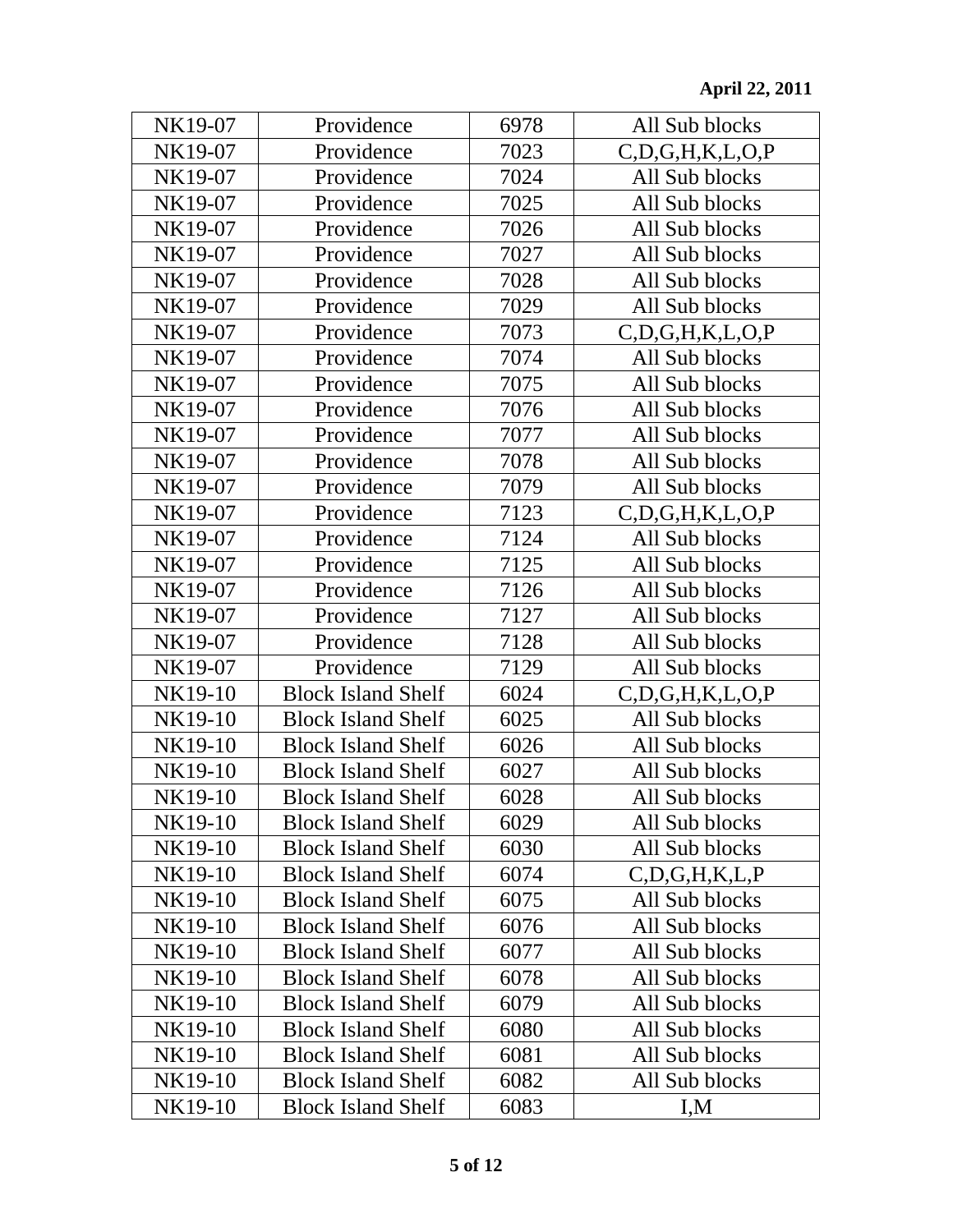| NK19-10 | <b>Block Island Shelf</b> | 6124 | D                                       |
|---------|---------------------------|------|-----------------------------------------|
| NK19-10 | <b>Block Island Shelf</b> | 6125 | A, B, C, D, E, F, G, H                  |
| NK19-10 | <b>Block Island Shelf</b> | 6126 | A, B, C, D, E, F, G, H                  |
| NK19-10 | <b>Block Island Shelf</b> | 6127 | A, B, C, D, E, F, G, H                  |
| NK19-10 | <b>Block Island Shelf</b> | 6128 | A,B,C,D,E,F,G,H,J,K,L,<br>O.P           |
| NK19-10 | <b>Block Island Shelf</b> | 6129 | All Sub blocks                          |
| NK19-10 | <b>Block Island Shelf</b> | 6130 | All Sub blocks                          |
| NK19-10 | <b>Block Island Shelf</b> | 6131 | All Sub blocks                          |
| NK19-10 | <b>Block Island Shelf</b> | 6132 | All Sub blocks                          |
| NK19-10 | <b>Block Island Shelf</b> | 6133 | A, B, E, F, G, I, J, K, M, N, O         |
| NK19-10 | <b>Block Island Shelf</b> | 6179 | A, B, C, D, F, G, H, J, K, L, N,<br>O.P |
| NK19-10 | <b>Block Island Shelf</b> | 6180 | All Sub blocks                          |
| NK19-10 | <b>Block Island Shelf</b> | 6181 | All Sub blocks                          |
| NK19-10 | <b>Block Island Shelf</b> | 6182 | All Sub blocks                          |
| NK19-10 | <b>Block Island Shelf</b> | 6183 | A,B,C,E,F,G,I,J,K,M,N,O                 |
| NK19-10 | <b>Block Island Shelf</b> | 6229 | B, C, D, F, G, H, K, L, P               |
| NK19-10 | <b>Block Island Shelf</b> | 6230 | All Sub blocks                          |
| NK19-10 | <b>Block Island Shelf</b> | 6231 | All Sub blocks                          |
| NK19-10 | <b>Block Island Shelf</b> | 6232 | A,B,C,D,E,F,G,I,J,K,M,<br>N, O          |
| NK19-10 | <b>Block Island Shelf</b> | 6233 | A                                       |
| NK19-10 | <b>Block Island Shelf</b> | 6279 | D, H, L                                 |
| NK19-10 | <b>Block Island Shelf</b> | 6280 | All Sub blocks                          |
| NK19-10 | <b>Block Island Shelf</b> | 6281 | All Sub blocks                          |
| NK19-10 | <b>Block Island Shelf</b> | 6282 | A, B, C, E, F, G, I, J, K, M, N         |
| NK19-10 | <b>Block Island Shelf</b> | 6330 | B, C, D                                 |
| NK19-10 | <b>Block Island Shelf</b> | 6331 | A,B,C,D                                 |
| NK19-10 | <b>Block Island Shelf</b> | 6332 | $\mathbf{A}$                            |

# **Neptune Wind LLC (Expression 1)**

| <b>Protraction</b> | <b>Protraction</b> | <b>Block</b>  | <b>Sub-Block</b> |
|--------------------|--------------------|---------------|------------------|
| <b>Number</b>      | <b>Name</b>        | <b>Number</b> |                  |
| NK19-08            | Chatham            | 7011          | All Sub blocks   |
| NK19-08            | Chatham            | 7012          | All Sub blocks   |
| NK19-08            | Chatham            | 7061          | All Sub blocks   |
| NK19-08            | Chatham            | 7062          | All Sub blocks   |
| NK19-08            | Chatham            | 7112          | All Sub blocks   |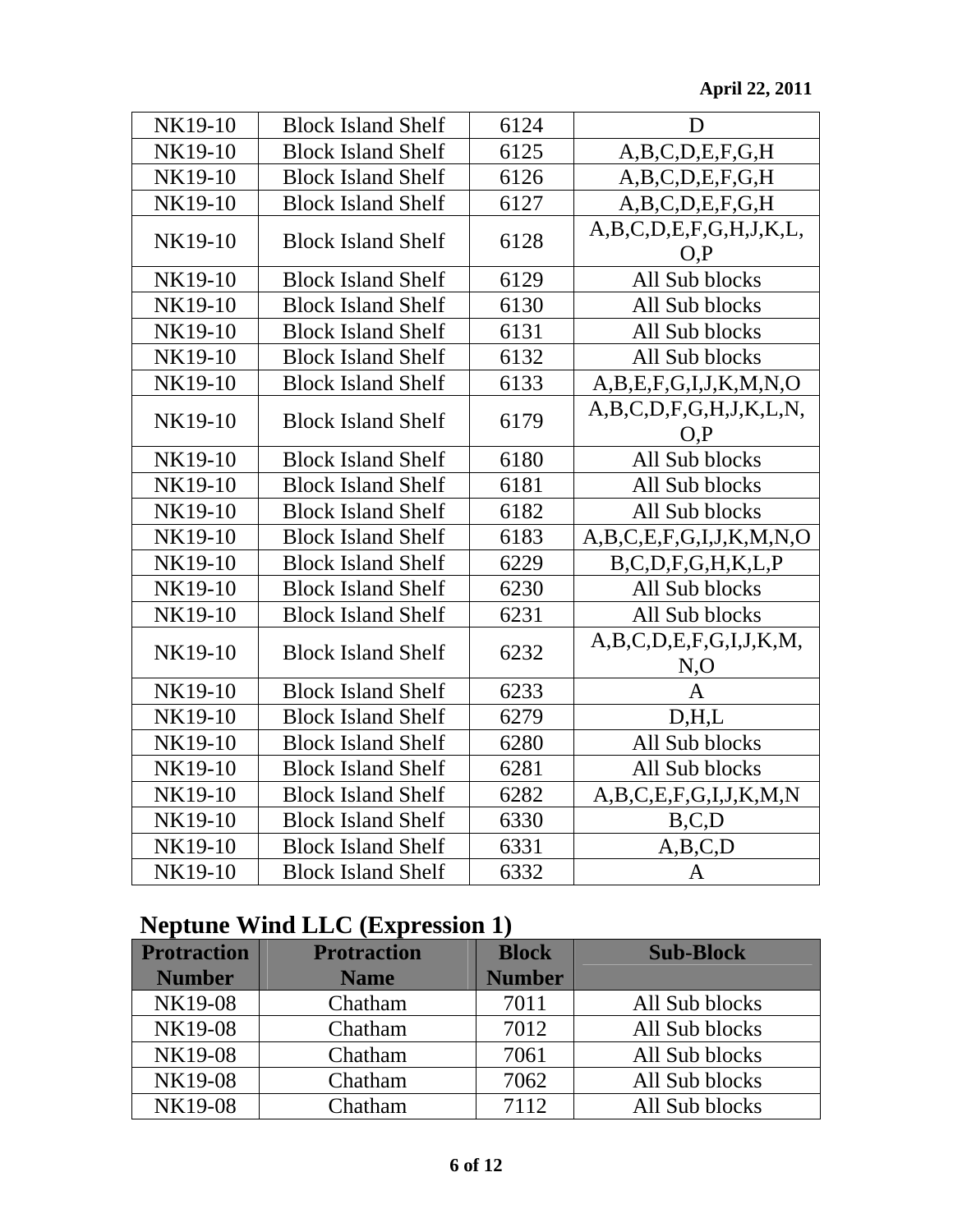| NK19-10 | <b>Block Island Shelf</b>  | 6134 | All Sub blocks |
|---------|----------------------------|------|----------------|
| NK19-10 | <b>Block Island Shelf</b>  | 6184 | All Sub blocks |
| NK19-10 | <b>Block Island Shelf</b>  | 6234 | All Sub blocks |
| NK19-11 | Hydrographer Canyon        | 6011 | All Sub blocks |
| NK19-11 | Hydrographer Canyon        | 6012 | All Sub blocks |
| NK19-11 | Hydrographer Canyon        | 6013 | All Sub blocks |
| NK19-11 | Hydrographer Canyon        | 6015 | All Sub blocks |
| NK19-11 | <b>Hydrographer Canyon</b> | 6057 | All Sub blocks |
| NK19-11 | Hydrographer Canyon        | 6058 | All Sub blocks |
| NK19-11 | <b>Hydrographer Canyon</b> | 6060 | All Sub blocks |
| NK19-11 | Hydrographer Canyon        | 6061 | All Sub blocks |
| NK19-11 | Hydrographer Canyon        | 6062 | All Sub blocks |
| NK19-11 | Hydrographer Canyon        | 6065 | All Sub blocks |
| NK19-11 | Hydrographer Canyon        | 6101 | All Sub blocks |
| NK19-11 | Hydrographer Canyon        | 6102 | All Sub blocks |
| NK19-11 | Hydrographer Canyon        | 6105 | All Sub blocks |
| NK19-11 | <b>Hydrographer Canyon</b> | 6106 | All Sub blocks |
| NK19-11 | Hydrographer Canyon        | 6107 | All Sub blocks |
| NK19-11 | Hydrographer Canyon        | 6108 | All Sub blocks |
| NK19-11 | Hydrographer Canyon        | 6109 | All Sub blocks |
| NK19-11 | Hydrographer Canyon        | 6110 | All Sub blocks |
| NK19-11 | Hydrographer Canyon        | 6111 | All Sub blocks |
| NK19-11 | Hydrographer Canyon        | 6112 | All Sub blocks |
| NK19-11 | Hydrographer Canyon        | 6115 | All Sub blocks |
| NK19-11 | Hydrographer Canyon        | 6151 | All Sub blocks |
| NK19-11 | Hydrographer Canyon        | 6152 | All Sub blocks |
| NK19-11 | <b>Hydrographer Canyon</b> | 6154 | All Sub blocks |
| NK19-11 | <b>Hydrographer Canyon</b> | 6155 | All Sub blocks |
| NK19-11 | Hydrographer Canyon        | 6156 | All Sub blocks |
| NK19-11 | Hydrographer Canyon        | 6157 | All Sub blocks |
| NK19-11 | <b>Hydrographer Canyon</b> | 6158 | All Sub blocks |
| NK19-11 | <b>Hydrographer Canyon</b> | 6159 | All Sub blocks |
| NK19-11 | Hydrographer Canyon        | 6160 | All Sub blocks |
| NK19-11 | <b>Hydrographer Canyon</b> | 6164 | All Sub blocks |
| NK19-11 | <b>Hydrographer Canyon</b> | 6165 | All Sub blocks |
| NK19-11 | <b>Hydrographer Canyon</b> | 6201 | All Sub blocks |
| NK19-11 | Hydrographer Canyon        | 6202 | All Sub blocks |
| NK19-11 | Hydrographer Canyon        | 6203 | All Sub blocks |
| NK19-11 | Hydrographer Canyon        | 6204 | All Sub blocks |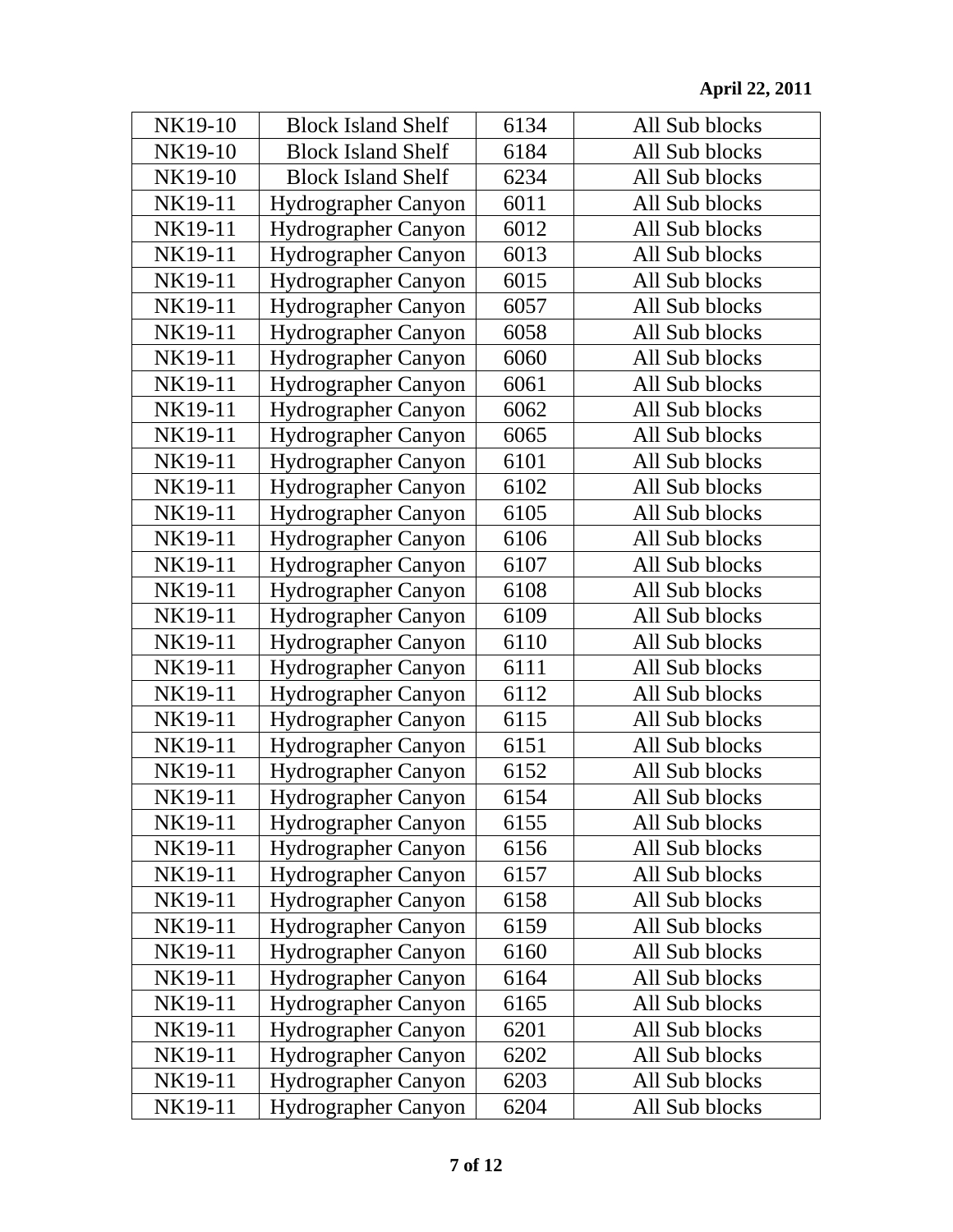| NK19-11 | Hydrographer Canyon        | 6205 | All Sub blocks |
|---------|----------------------------|------|----------------|
| NK19-11 | Hydrographer Canyon        | 6206 | All Sub blocks |
| NK19-11 | Hydrographer Canyon        | 6207 | All Sub blocks |
| NK19-11 | <b>Hydrographer Canyon</b> | 6208 | All Sub blocks |
| NK19-11 | Hydrographer Canyon        | 6209 | All Sub blocks |
| NK19-11 | Hydrographer Canyon        | 6214 | All Sub blocks |

### **Neptune Wind LLC (Expression 2)**

| <b>Protraction</b> | <b>Protraction</b>        | <b>Block</b>  | <b>Sub-Block</b> |
|--------------------|---------------------------|---------------|------------------|
| <b>Number</b>      | <b>Name</b>               | <b>Number</b> |                  |
| NK19-10            | <b>Block Island Shelf</b> | 6275          | All Sub blocks   |
| NK19-10            | <b>Block Island Shelf</b> | 6276          | All Sub blocks   |
| NK19-10            | <b>Block Island Shelf</b> | 6325          | All Sub blocks   |
| NK19-10            | <b>Block Island Shelf</b> | 6326          | All Sub blocks   |
| NK19-10            | <b>Block Island Shelf</b> | 6327          | All Sub blocks   |
| NK19-10            | <b>Block Island Shelf</b> | 6328          | All Sub blocks   |
| NK19-10            | <b>Block Island Shelf</b> | 6376          | All Sub blocks   |
| NK19-10            | <b>Block Island Shelf</b> | 6377          | All Sub blocks   |
| NK19-10            | <b>Block Island Shelf</b> | 6378          | All Sub blocks   |
| NK19-10            | <b>Block Island Shelf</b> | 6379          | All Sub blocks   |
| NK19-10            | <b>Block Island Shelf</b> | 6380          | All Sub blocks   |
| NK19-10            | <b>Block Island Shelf</b> | 6381          | All Sub blocks   |

### **No Fossil Fuel, LLC**

| <b>Protraction</b> | <b>Protraction</b> | <b>Block</b>  | <b>Sub-Block</b> |
|--------------------|--------------------|---------------|------------------|
| <b>Number</b>      | <b>Name</b>        | <b>Number</b> |                  |
| NK19-07            | Providence         | 6976          | All Sub blocks   |
| NK19-07            | Providence         | 6977          | All Sub blocks   |
| NK19-07            | Providence         | 6978          | All Sub blocks   |
| NK19-07            | Providence         | 7026          | All Sub blocks   |
| NK19-07            | Providence         | 7027          | All Sub blocks   |
| NK19-07            | Providence         | 7028          | All Sub blocks   |

### **NRG Bluewater Wind Massachusetts LLC**

| <b>Protraction</b><br><b>Number</b> | <b>Protraction</b><br><b>Name</b> | <b>Block</b><br><b>Number</b> | <b>Sub-Block</b> |
|-------------------------------------|-----------------------------------|-------------------------------|------------------|
| NK19-07                             | Providence                        | 7075                          | All Sub blocks   |
| NK19-07                             | Providence                        | 7076                          | All Sub blocks   |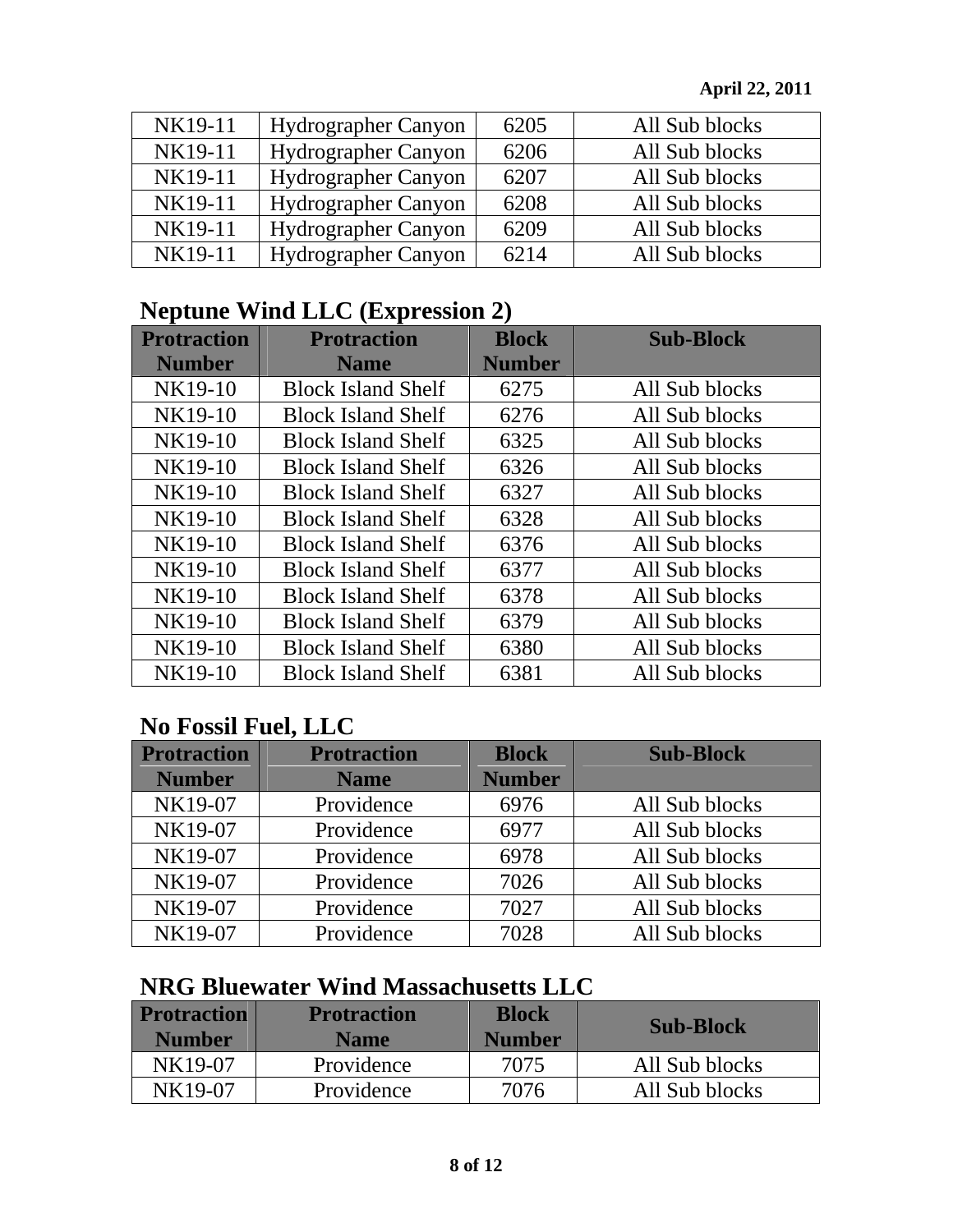| NK19-07 | Providence                | 7077 | All Sub blocks |
|---------|---------------------------|------|----------------|
| NK19-07 | Providence                | 7124 | All Sub blocks |
| NK19-07 | Providence                | 7125 | All Sub blocks |
| NK19-07 | Providence                | 7126 | All Sub blocks |
| NK19-07 | Providence                | 7127 | All Sub blocks |
| NK19-07 | Providence                | 7128 | All Sub blocks |
| NK19-07 | Providence                | 7129 | All Sub blocks |
| NK19-10 | <b>Block Island Shelf</b> | 6025 | All Sub blocks |
| NK19-10 | <b>Block Island Shelf</b> | 6026 | All Sub blocks |
| NK19-10 | <b>Block Island Shelf</b> | 6027 | All Sub blocks |
| NK19-10 | <b>Block Island Shelf</b> | 6028 | All Sub blocks |
| NK19-10 | <b>Block Island Shelf</b> | 6029 | All Sub blocks |
| NK19-10 | <b>Block Island Shelf</b> | 6030 | All Sub blocks |
| NK19-10 | <b>Block Island Shelf</b> | 6075 | All Sub blocks |
| NK19-10 | <b>Block Island Shelf</b> | 6076 | All Sub blocks |
| NK19-10 | <b>Block Island Shelf</b> | 6077 | All Sub blocks |
| NK19-10 | <b>Block Island Shelf</b> | 6078 | All Sub blocks |
| NK19-10 | <b>Block Island Shelf</b> | 6079 | All Sub blocks |
| NK19-10 | <b>Block Island Shelf</b> | 6080 | All Sub blocks |
| NK19-10 | <b>Block Island Shelf</b> | 6081 | All Sub blocks |
| NK19-10 | <b>Block Island Shelf</b> | 6082 | All Sub blocks |
| NK19-10 | <b>Block Island Shelf</b> | 6083 | All Sub blocks |
| NK19-10 | <b>Block Island Shelf</b> | 6084 | All Sub blocks |
| NK19-10 | <b>Block Island Shelf</b> | 6125 | All Sub blocks |
| NK19-10 | <b>Block Island Shelf</b> | 6126 | All Sub blocks |
| NK19-10 | <b>Block Island Shelf</b> | 6127 | All Sub blocks |
| NK19-10 | <b>Block Island Shelf</b> | 6128 | All Sub blocks |
| NK19-10 | <b>Block Island Shelf</b> | 6129 | All Sub blocks |
| NK19-10 | <b>Block Island Shelf</b> | 6130 | All Sub blocks |
| NK19-10 | <b>Block Island Shelf</b> | 6131 | All Sub blocks |
| NK19-10 | <b>Block Island Shelf</b> | 6132 | All Sub blocks |
| NK19-10 | <b>Block Island Shelf</b> | 6133 | All Sub blocks |
| NK19-10 | <b>Block Island Shelf</b> | 6134 | All Sub blocks |
| NK19-10 | <b>Block Island Shelf</b> | 6175 | All Sub blocks |
| NK19-10 | <b>Block Island Shelf</b> | 6176 | All Sub blocks |
| NK19-10 | <b>Block Island Shelf</b> | 6177 | All Sub blocks |
| NK19-10 | <b>Block Island Shelf</b> | 6178 | All Sub blocks |
| NK19-10 | <b>Block Island Shelf</b> | 6179 | All Sub blocks |
| NK19-10 | <b>Block Island Shelf</b> | 6180 | All Sub blocks |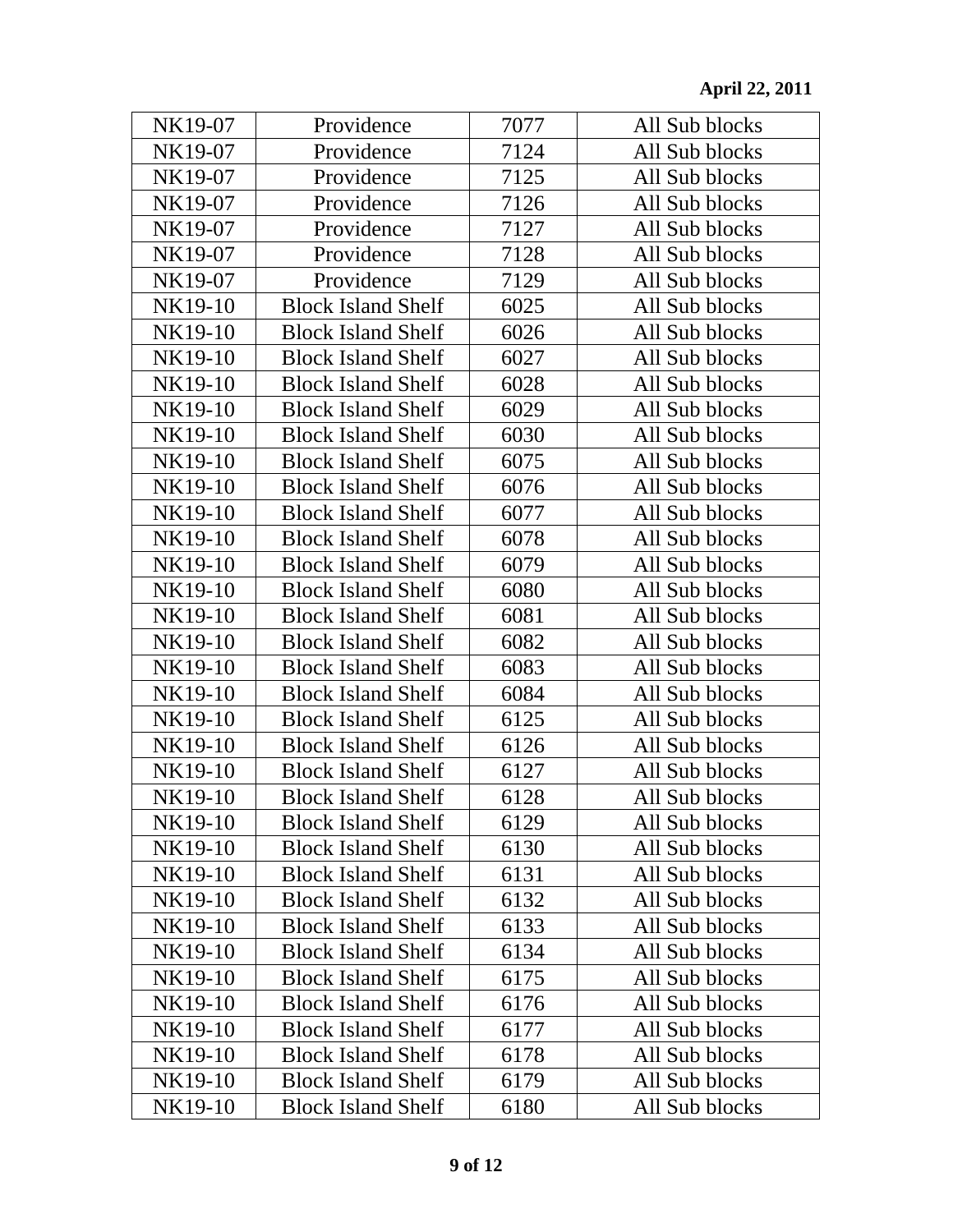| NK19-10 | <b>Block Island Shelf</b>  | 6181 | All Sub blocks |
|---------|----------------------------|------|----------------|
| NK19-10 | <b>Block Island Shelf</b>  | 6182 | All Sub blocks |
| NK19-10 | <b>Block Island Shelf</b>  | 6183 | All Sub blocks |
| NK19-10 | <b>Block Island Shelf</b>  | 6184 | All Sub blocks |
| NK19-10 | <b>Block Island Shelf</b>  | 6225 | All Sub blocks |
| NK19-10 | <b>Block Island Shelf</b>  | 6226 | All Sub blocks |
| NK19-10 | <b>Block Island Shelf</b>  | 6227 | All Sub blocks |
| NK19-10 | <b>Block Island Shelf</b>  | 6228 | All Sub blocks |
| NK19-10 | <b>Block Island Shelf</b>  | 6229 | All Sub blocks |
| NK19-10 | <b>Block Island Shelf</b>  | 6230 | All Sub blocks |
| NK19-10 | <b>Block Island Shelf</b>  | 6231 | All Sub blocks |
| NK19-10 | <b>Block Island Shelf</b>  | 6232 | All Sub blocks |
| NK19-10 | <b>Block Island Shelf</b>  | 6233 | All Sub blocks |
| NK19-10 | <b>Block Island Shelf</b>  | 6234 | All Sub blocks |
| NK19-10 | <b>Block Island Shelf</b>  | 6277 | All Sub blocks |
| NK19-10 | <b>Block Island Shelf</b>  | 6278 | All Sub blocks |
| NK19-10 | <b>Block Island Shelf</b>  | 6279 | All Sub blocks |
| NK19-10 | <b>Block Island Shelf</b>  | 6280 | All Sub blocks |
| NK19-10 | <b>Block Island Shelf</b>  | 6281 | All Sub blocks |
| NK19-10 | <b>Block Island Shelf</b>  | 6282 | All Sub blocks |
| NK19-10 | <b>Block Island Shelf</b>  | 6283 | All Sub blocks |
| NK19-10 | <b>Block Island Shelf</b>  | 6284 | All Sub blocks |
| NK19-10 | <b>Block Island Shelf</b>  | 6329 | All Sub blocks |
| NK19-10 | <b>Block Island Shelf</b>  | 6330 | All Sub blocks |
| NK19-10 | <b>Block Island Shelf</b>  | 6331 | All Sub blocks |
| NK19-10 | <b>Block Island Shelf</b>  | 6332 | All Sub blocks |
| NK19-10 | <b>Block Island Shelf</b>  | 6333 | All Sub blocks |
| NK19-10 | <b>Block Island Shelf</b>  | 6334 | All Sub blocks |
| NK19-11 | <b>Hydrographer Canyon</b> | 6051 | All Sub blocks |
| NK19-11 | <b>Hydrographer Canyon</b> | 6052 | All Sub blocks |
| NK19-11 | Hydrographer Canyon        | 6053 | All Sub blocks |
| NK19-11 | <b>Hydrographer Canyon</b> | 6101 | All Sub blocks |
| NK19-11 | Hydrographer Canyon        | 6102 | All Sub blocks |
| NK19-11 | <b>Hydrographer Canyon</b> | 6103 | All Sub blocks |
| NK19-11 | <b>Hydrographer Canyon</b> | 6151 | All Sub blocks |
| NK19-11 | <b>Hydrographer Canyon</b> | 6152 | All Sub blocks |
| NK19-11 | Hydrographer Canyon        | 6153 | All Sub blocks |
| NK19-11 | <b>Hydrographer Canyon</b> | 6201 | All Sub blocks |
| NK19-11 | Hydrographer Canyon        | 6202 | All Sub blocks |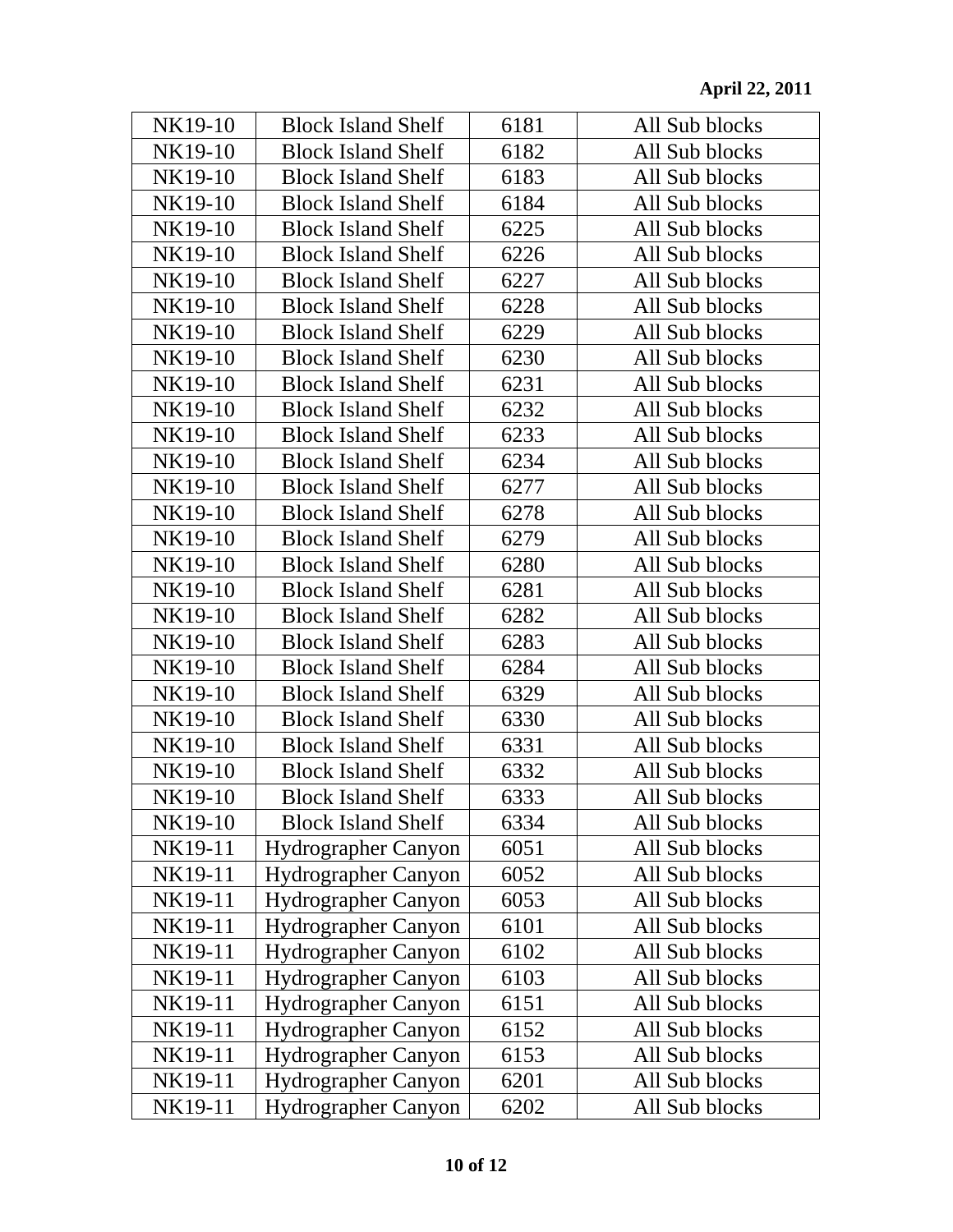| NK19-11 | <b>Hydrographer Canyon</b> | 6203 | All Sub blocks |
|---------|----------------------------|------|----------------|
| NK19-11 | Hydrographer Canyon        | 6251 | All Sub blocks |
| NK19-11 | Hydrographer Canyon        | 6252 | All Sub blocks |
| NK19-11 | <b>Hydrographer Canyon</b> | 6253 | All Sub blocks |
| NK19-11 | Hydrographer Canyon        | 6301 | All Sub blocks |
| NK19-11 | Hydrographer Canyon        | 6302 | All Sub blocks |
| NK19-11 | Hydrographer Canyon        | 6303 | All Sub blocks |

## **Offshore MW LLC**

| <b>Protraction</b><br><b>Number</b> | <b>Protraction</b><br><b>Name</b> | <b>Block</b><br><b>Number</b> | <b>Sub-Block</b>        |
|-------------------------------------|-----------------------------------|-------------------------------|-------------------------|
|                                     |                                   |                               |                         |
| NK19-07                             | Providence                        | 6973                          | O, P                    |
| NK19-07                             | Providence                        | 6974                          | L, M, N, O, P           |
| NK19-07                             | Providence                        | 6975                          | D,F,G,H,I,J,K,L,M,N,O,P |
| NK19-07                             | Providence                        | 6976                          | All Sub blocks          |
| NK19-07                             | Providence                        | 6977                          | All Sub blocks          |
| NK19-07                             | Providence                        | 6978                          | All Sub blocks          |
| NK19-07                             | Providence                        | 7023                          | C, D, G, H, K, L, P     |
| NK19-07                             | Providence                        | 7024                          | All Sub blocks          |
| NK19-07                             | Providence                        | 7025                          | All Sub blocks          |
| NK19-07                             | Providence                        | 7026                          | All Sub blocks          |
| NK19-07                             | Providence                        | 7027                          | All Sub blocks          |
| NK19-07                             | Providence                        | 7028                          | All Sub blocks          |
| NK19-07                             | Providence                        | 7029                          | All Sub blocks          |
| NK19-07                             | Providence                        | 7073                          | D                       |
| NK19-07                             | Providence                        | 7074                          | A,B,C,D,E,F,G,H,K,L,P   |
| NK19-07                             | Providence                        | 7075                          | All Sub blocks          |
| NK19-07                             | Providence                        | 7076                          | All Sub blocks          |
| NK19-07                             | Providence                        | 7077                          | All Sub blocks          |
| NK19-07                             | Providence                        | 7078                          | All Sub blocks          |
| NK19-07                             | Providence                        | 7079                          | All Sub blocks          |
| NK19-07                             | Providence                        | 7124                          | D                       |
| NK19-07                             | Providence                        | 7125                          | A,B,C,D,E,F,G,H,K,L,P   |
| NK19-07                             | Providence                        | 7126                          | All Sub blocks          |
| NK19-07                             | Providence                        | 7127                          | All Sub blocks          |
| NK19-07                             | Providence                        | 7128                          | All Sub blocks          |
| NK19-07                             | Providence                        | 7129                          | All Sub blocks          |
| NK19-10                             | <b>Block Island Shelf</b>         | 6026                          | D                       |